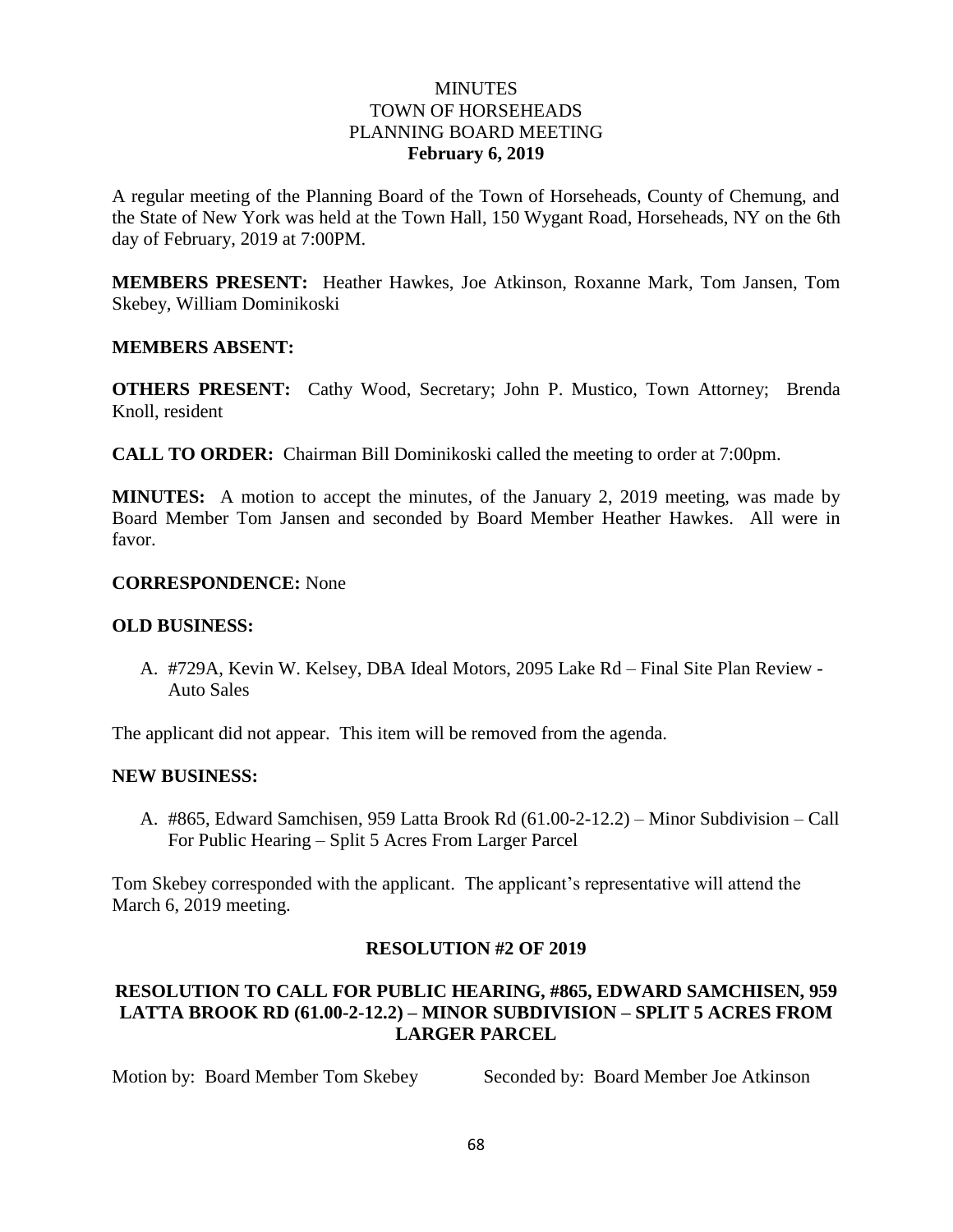**WHEREAS,** Edward Samchisen, made application for a Minor Subdivision, 959 Latta Brook Rd, Lowman, NY (61.00-2-12.2) by way of application, dated, January 29, 2019, SEQR, dated January 28, 2019 and Tax Map, dated January 14, 2019, Job #16145, marked received as "A", and

**WHEREAS,** on February 6, 2019, at the Town Planning Board meeting a discussion was held, and

**WHEREAS,** the applicant did not appear, and

**WHEREAS,** the property was split once before, and

**WHEREAS,** the applicant would like to split 5 acres, with house, from an 81.437 acre parcel, and

**WHEREAS,** current zoning is Residential

**WHEREAS,** the Town Planning Board, having duly considered the same,

**NOW, THEREFORE, BE IT RESOLVED,** the Town Planning Board of the Town of Horseheads, will hold a Public Hearing, March 6, 2019, at 7:00 pm, 150 Wygant Road, Horseheads, NY, for Project **#**865, Edward Samchisen, 959 Latta Brook Rd (61.00-2-12.2), Minor Subdivision.

**AYES:** (6) Hawkes, Atkinson, Mark, Jansen, Skebey, Dominikoski **NAYES:** (0)

## **OTHER BUSINESS:**

A. Cell Tower – Code Review

Tom Skebey provided a handout for Board Members to review. Board Members watched the NYS Conference of Mayors webinar titled: Siting Small Cell Towers: An FCC Regulations Update (CLE) as a group. This item will carry to the March meeting.

B. Referral from Town Board – Review Existing Ordinance with regards to Road Setbacks

This item will carry to the March 2019 meeting.

C. Referral from Town Board – Review Existing Ordinance with regards to Signs

Board Members received a sample copy of signage code. This item will carry to the March 2019 meeting.

D. Overlay Zones for Lake Rd. & Grand Central Ave.

This item will carry to the March 2019 meeting.